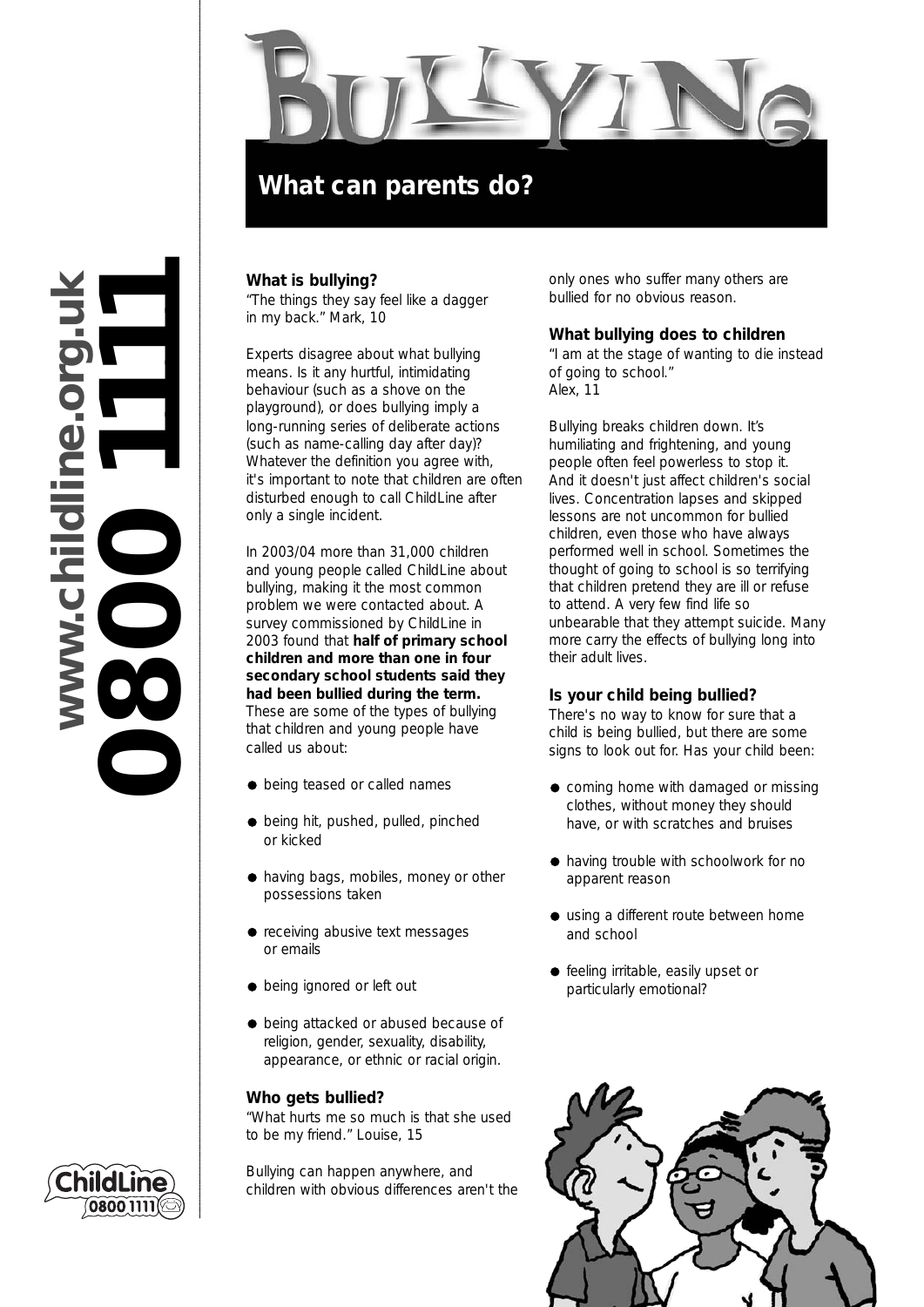

# **How to help a bullied child**

*"I don't want to tell my mum and dad – it would upset them too much." Sunita, 16*

As a parent, you may feel angry and upset if you discover that your child is being bullied. Children tell ChildLine that sometimes they keep the bullying quiet for fear of upsetting their parents. They also tell us they are afraid their parents won't take them seriously, or will tell them to stand up for themselves. So they frequently carry the double burden of being bullied and feeling they can't turn to their parents for help.

# **Here are some pointers for parents:**

- $\bullet$  If a child tells you they are being bullied, the first and most important step is to listen. Allow them to tell their story in their own words. Don't respond by dismissing their experience as part of "growing up".
- Adults don't put up with being hit or insulted when they go to work. Children shouldn't have to, either. If a child has plucked up the courage to tell a parent or teacher about bullying, it can be crushing to be told to "sort it out yourself", or "don't be silly, they're just teasing".
- You may suspect that your child is being bullied, but is afraid to say anything. Is there a way of raising the subject? Can you, perhaps, ask one of your child's friends if something is wrong?
- **If your child refuses to talk to you,** suggest that they talk to another adult, such as someone else in the family or a teacher. Before they speak to their parents or teachers about being bullied, children often phone ChildLine; after speaking to a counsellor, they may then feel more able to talk to someone they know.
- Your child has told you about bullying what you do next is very important. Do not rush in demanding to see the

head teacher, the bully, or the bully's parents. It may be the very response your child was dreading. Although it may be tempting to try to sort the problem out yourself, your reaction could make your child's problem worse. Children are often scared of revenge from bullies, and some children have told ChildLine's counsellors that their fears were justified – the bullying grew worse after they told someone.

- Instead, talk to your child about what to do next. It's a good idea to suggest that they keep a diary of bullying incidents, so they have concrete facts to show the school if necessary.
- Make an appointment to speak to the teacher with your child. Ask the school to provide an interpreter if you would like one – they should be able to do so. Your child may feel more comfortable talking to a teacher other than their class teacher. If it's possible, make an appointment with the teacher your child feels most at ease with.
- It may be that the bullying doesn't stop straight away. Encourage your child to keep telling. Parents may have to be persistent with the school.
- However, nobody can do it all on their own. Tackling bullying effectively has to involve teachers, other school staff, parents and, above all, the children themselves.
- **If you are not satisfied with a teacher's** response, don't give up. Don't feel that you are being a troublemaker or needlessly taking up teachers' time. Your child's welfare is important and, if your child is being bullied, then other children probably are too. It is in the interest of the school, as well as your child, that parents keep telling the school what's happening.
- There are other steps you can take, and other people you can talk to. You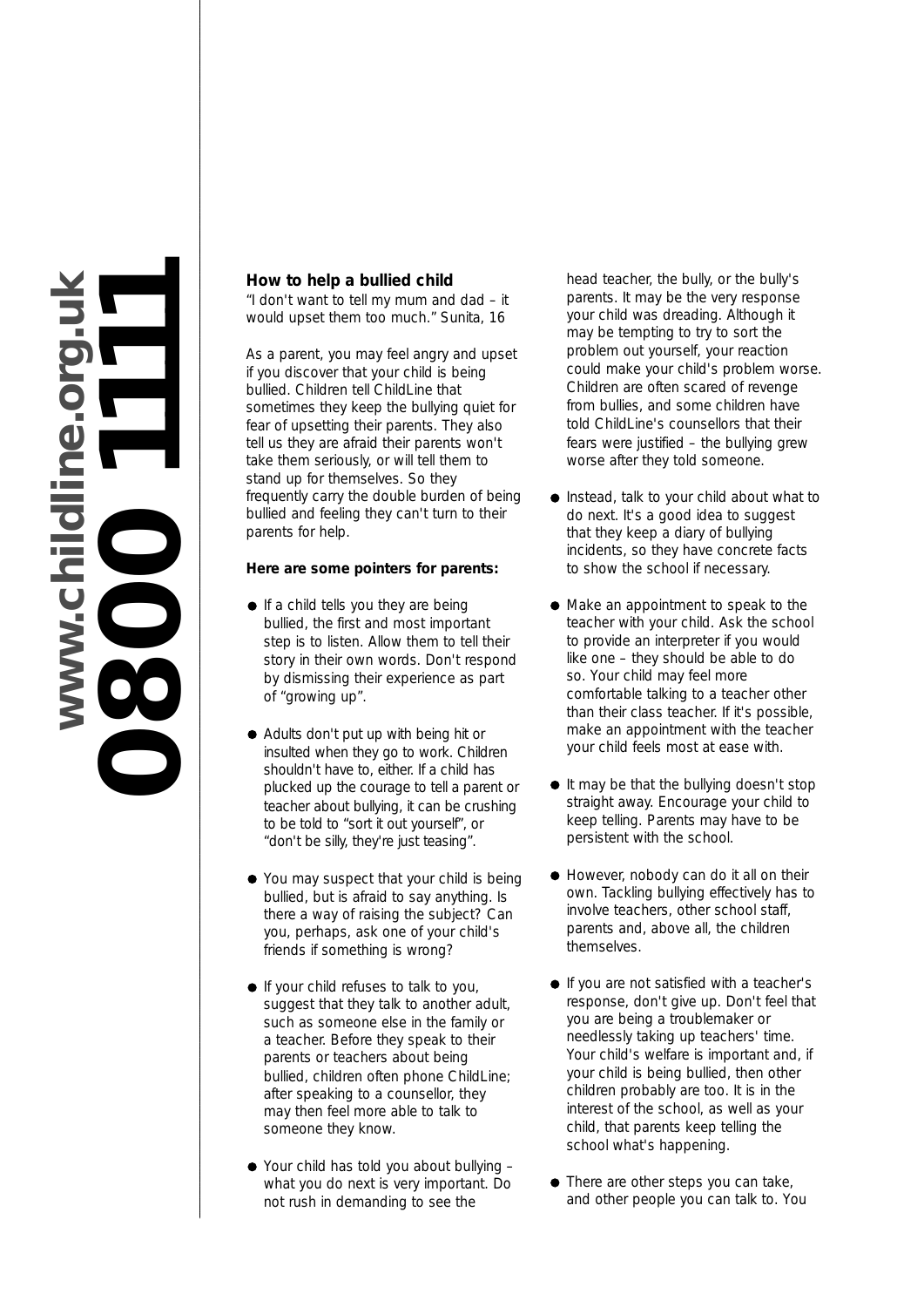

could ask to speak to the head or deputy head teacher. The next step would be to write formally to the Board of Governors (School Boards in Scotland). If you feel strongly that the school is turning its back on the problem, you can contact the local education authority.

**•** Finally, do the obvious. Tell your children you love them and do what you can to make their lives outside school fun and enjoyable – it will help them feel good about themselves.

#### **Is your child bullying others?**

*"It was only a bit of fun really – I didn't mean him to take it seriously." Jay, 15*

It can be very upsetting to be told that your child is bullying other children. But all children can be nasty from time to time. However, if a child finds that bullying leads to greater power in the playground or causes fear (or admiration) in other children, then the problem can get much worse.

Your first instinct might be immediately to punish a bullying child. But it is worth pausing for a moment. Could there be a reason your child is acting this way? Sometimes children begin bullying as a reaction to negative events. Has there been a recent change or disruption? Is life difficult at home? Is your child involved with a group of children who may be encouraging or condoning bullying behaviour? Or is your child being bullied too? Perhaps surprisingly, the bullied and bullying aren't always two distinct groups.

If your child has been bullying others, obviously that behaviour has to be stopped. Talk to your child and try to find out what's going on. If the bullying is a one-off, you may need to do no more, but some children need help and guidance to alter their behaviour. If your school has a good anti-bullying policy, your child will be able to seek help there. Try to ensure that your child is not hauled up in front of the

class or at assembly, but that the teacher seeks a less confrontational approach, perhaps talking individually to those involved. Measures like the no-blame approach can help children change their behaviour.

#### **Is your school tackling bullying?**

Bullying is persistent and widespread, and eliminating it is a daunting task. But many schools are serious about tackling bullying. Is this true of yours?

- Does your school know if bullying happens? Have they tried to find out – by asking children, by questionnaires or by discussions?
- All schools have a legislative responsibility to have a written antibullying policy. Is yours an active part of school life or gathering dust on a shelf somewhere?
- Do you know who to go to if your child is being bullied?
- Are there books and other information sources about bullying in the library?
- Has bullying been discussed at parent teacher meetings?
- Are all school staff involved in training on bullying, including administration and auxiliary staff?
- $\bullet$  How does your school help children who are being bullied, as well as children who are bullying?

#### **Different schools have tried different ways of tackling bullying. Here are some approaches that have been successful:**

**Prevention.** Schools can do much to reduce the opportunity and the general culture of bullying. For example, finding out how widespread bullying is through confidential questionnaires will give the school a clearer picture of what is going on.